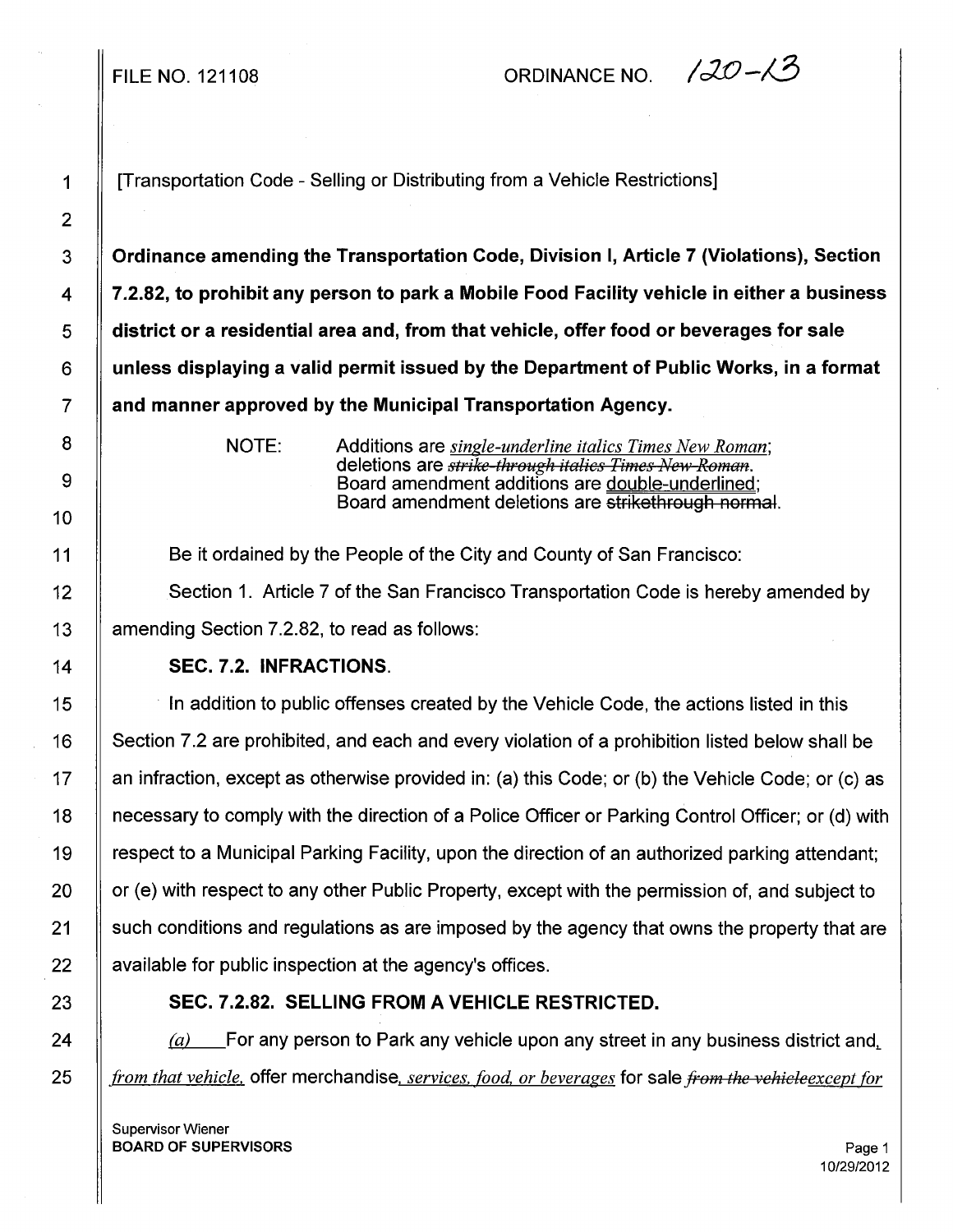1 *Mobile Food Facilities (as defined in Article 5.8 o(the San Francisco Public Works Code) that display*  2 *a valid permit issued by the Department of Public Works, in a format and manner approved by the*  3 *Municipal Transportation Agency* .

4 (b) *For any person to Park a Mobile Food Facility vehicle upon any street in any residential area and· from that vehicle, offer food or beverages for sale unless displaying a valid permit issued by the Department of Public Works, in a format and manner approved by the Municipal Transportation Agency.* 

8 Section 2. The Planning Department has determined that the actions contemplated in 9 **this ordinance comply with the California Environmental Quality Act (California Public** 10 | Resources Code Section 21000 et seq.). Said determination is on file with the Clerk of the 11 | Board of Supervisors in File No. 121108 and is incorporated herein by reference.

12 Section 3. Effective Date. This ordinance shall become effective 30 days from the 13 **date of passage.** 

14 Section 4. This section is uncodified. In enacting this Ordinance, the Board intends to 15 amend only those words, phrases, paragraphs, subsections, sections, articles, numbers, 16 | punctuation, charts, diagrams, or any other constituent part of the Transportation Code that 17 are explicitly shown in this legislation as additions, deletions, Board amendment additions, 18 | and Board amendment deletions in accordance with the "Note" that appears under the official 19  $\parallel$  title of the legislation.

Supervisor Wiener **BOARD OF SUPERVISORS** Page 2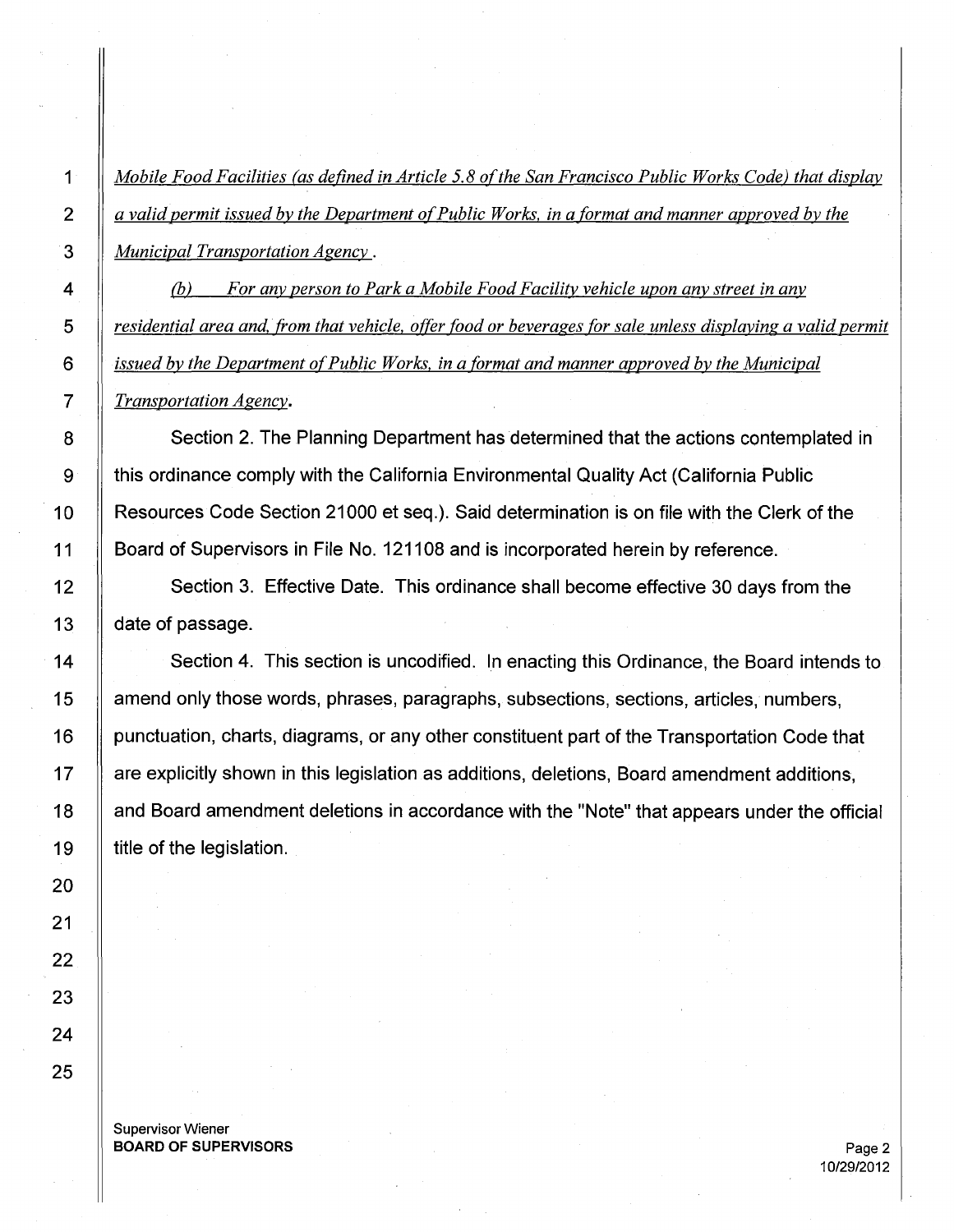APPROVED AS TO FORM: DENNIS J. HERRERA, City Attorney

By: JOHN I. KENNEDY Deputy City Attorney

Supervisor Wiener